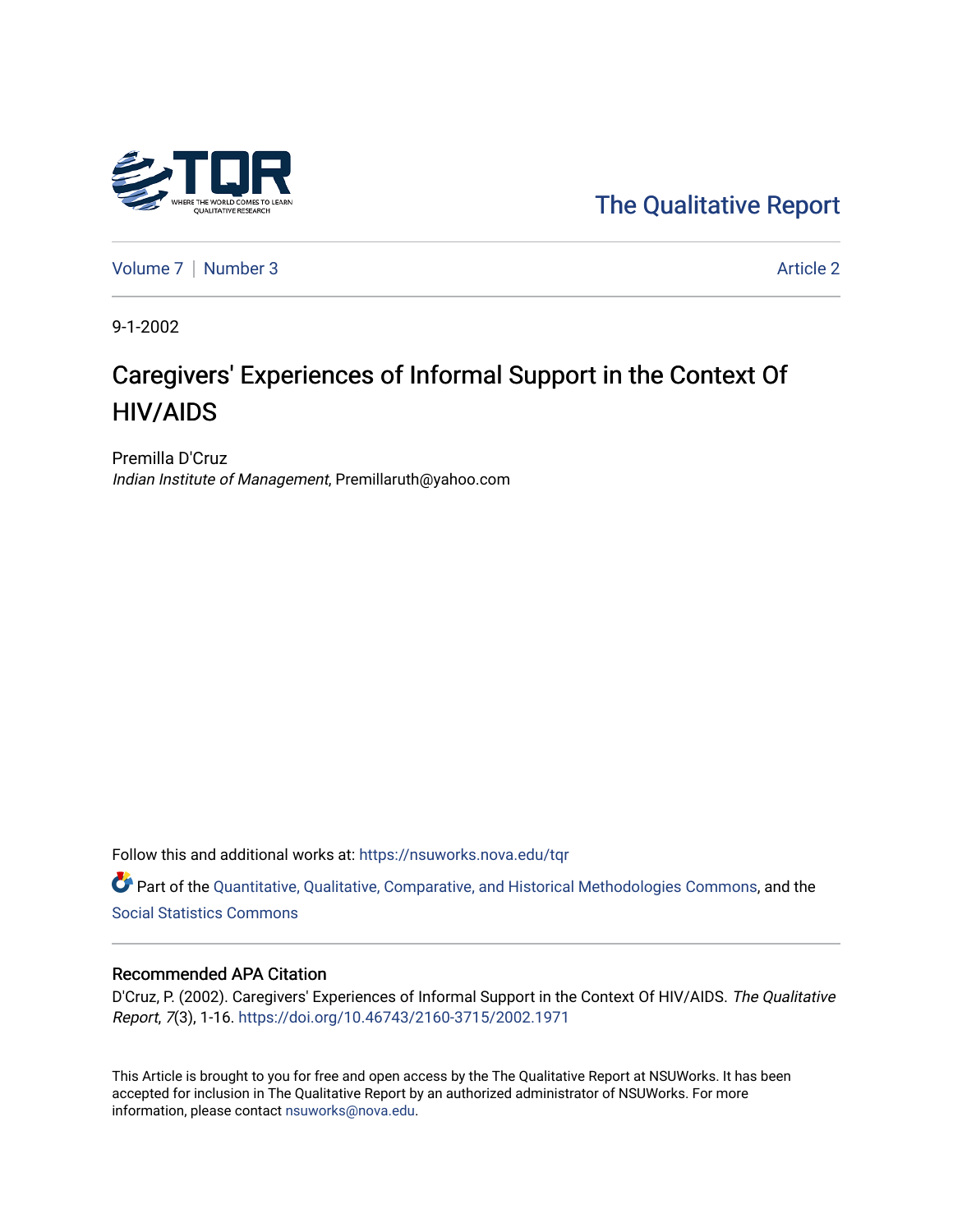

# Caregivers' Experiences of Informal Support in the Context Of HIV/AIDS

## Abstract

Social support is an important buffer for family caregivers of people living with HIV/AIDS (PLWHIV/AIDS). With limited formal support options, these caregivers have to rely increasingly on informal networks. Yet, accessing this avenue is also fraught with difficulty due to the stigmatising nature of HIV infection. Research in this area is not just not sparse, but focusses largely on sources of support and the circumscribing effects of stigma. To further our understanding, a qualitative study was conducted using various concepts from social support theory. Twelve family caregivers in Mumbai, India, were interviewed, using the in-depth interview method. An iterative, thematic analysis was done through which themes and major themes were identified. Major themes included sources of support, types of support received, spontaneous support, soliciting support, caregivers' perceptions of support experiences and reciprocity. The findings raised several issues for intervention.

## Keywords

Family caregiving, social support, HIV/AIDS

#### Creative Commons License



This work is licensed under a [Creative Commons Attribution-Noncommercial-Share Alike 4.0 License](https://creativecommons.org/licenses/by-nc-sa/4.0/).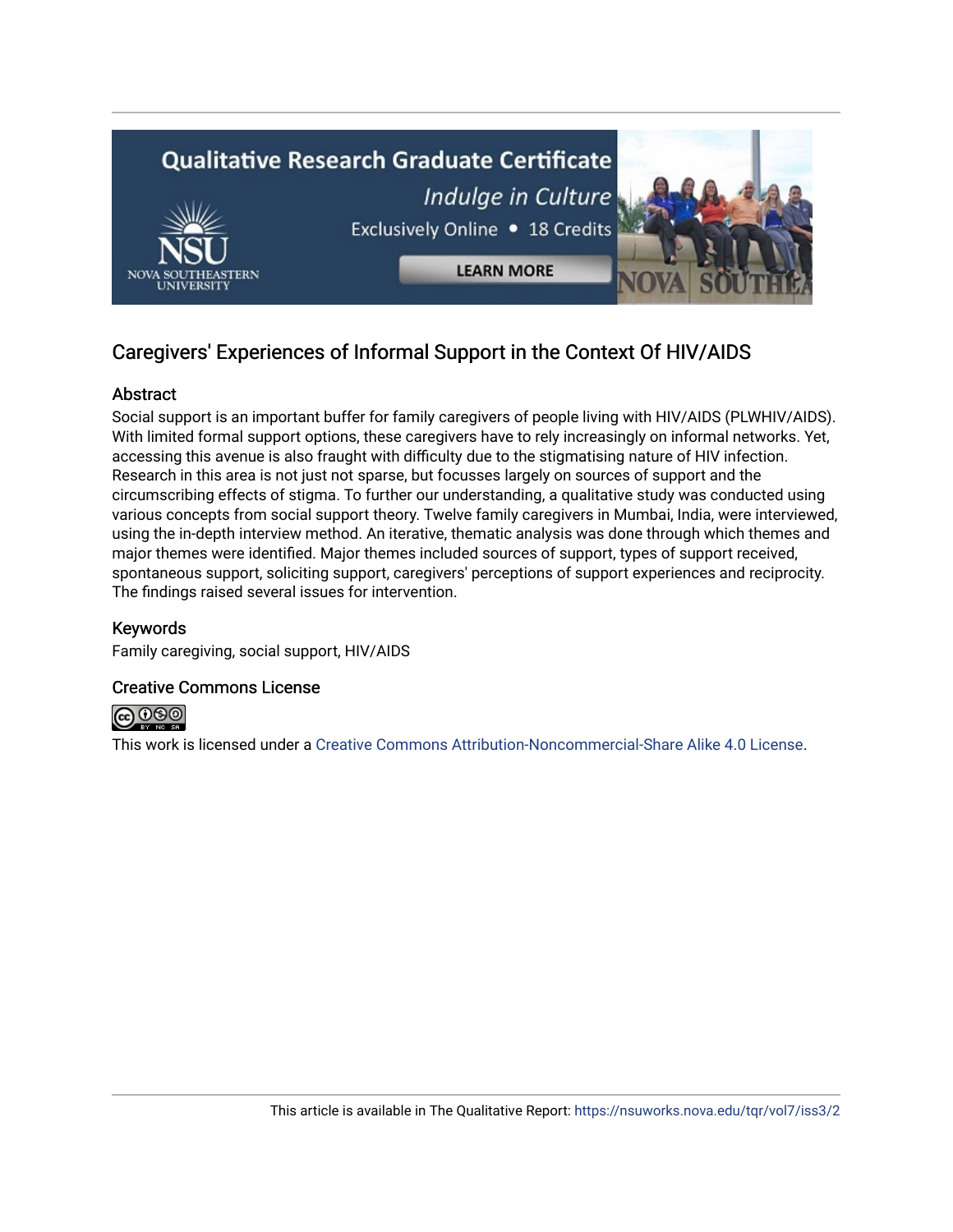# **Caregivers' Experiences Of Informal Support In The Context Of HIV/AIDS by Premilla D'Cruz<sup>+</sup>**

*The Qualitative Report*, Volume 7, Number 3 September, 2002

#### **Abstract**

Social support is an important buffer for family caregivers of people living with HIV/AIDS (PLWHIV/AIDS). With limited formal support options, these caregivers have to rely increasingly on informal networks. Yet, accessing this avenue is also fraught with difficulty due to the stigmatising nature of HIV infection. Research in this area is not just not sparse, but focusses largely on sources of support and the circumscribing effects of stigma. To further our understanding, a qualitative study was conducted using various concepts from social support theory. Twelve family caregivers in Mumbai, India, were interviewed, using the in-depth interview method. An iterative, thematic analysis was done through which themes and major themes were identified. Major themes included sources of support, types of support received, spontaneous support, soliciting support, caregivers' perceptions of support experiences and reciprocity. The findings raised several issues for intervention.

**Key Words:** Family caregiving, social support, HIV/AIDS

#### **Introduction**

An extensive body of literature underscores that providing care to an ill family member is a stressful experience for the entire family (See, for example, Baider, Cooper, & De-Nour, 1996; Chesler & Parry, 2001; Chilman, Nunally, & Cox, 1988; D'Cruz, 2002; Hilbert, Walker & Rinehart, 2000; Kuyper & Wester, 1998; Mailick, Golden, & Walther, 1994; Northouse, Dorris, & Charron-Moore, 1995; Radina & Armer, 2001). Within the family, caregivers, who have a greater degree of involvement in the caregiving process, are subject to more adverse outcomes. These include experiences of objective and subjective burden, and detrimental effects on physical and mental health (Berg-Weger, McGartland Rubio, & Tebb, 2000). While caregiving research has disproportionately focussed on negative caregiver outcomes (D'Cruz, forthcoming), it has devoted limited attention to the role of social support in buffering them (Jankowski, Videka-Sherman, & Laquidara-Dickinson, 1996). Studying this aspect is of significance because social support has been shown to be positively related to good health. It is associated with better health outcomes, better coping and less negative effects of stress (Cohen & Syme, 1985).

Explorations of this aspect of caregiver experiences are particularly relevant in the context of HIV/AIDS. The progressive, long-drawn and terminal nature of the infection compound the stress engendered by the caregiving role but the stigmatising nature of the virus circumscribes caregivers from seeking and receiving much needed support. Indeed, the limited research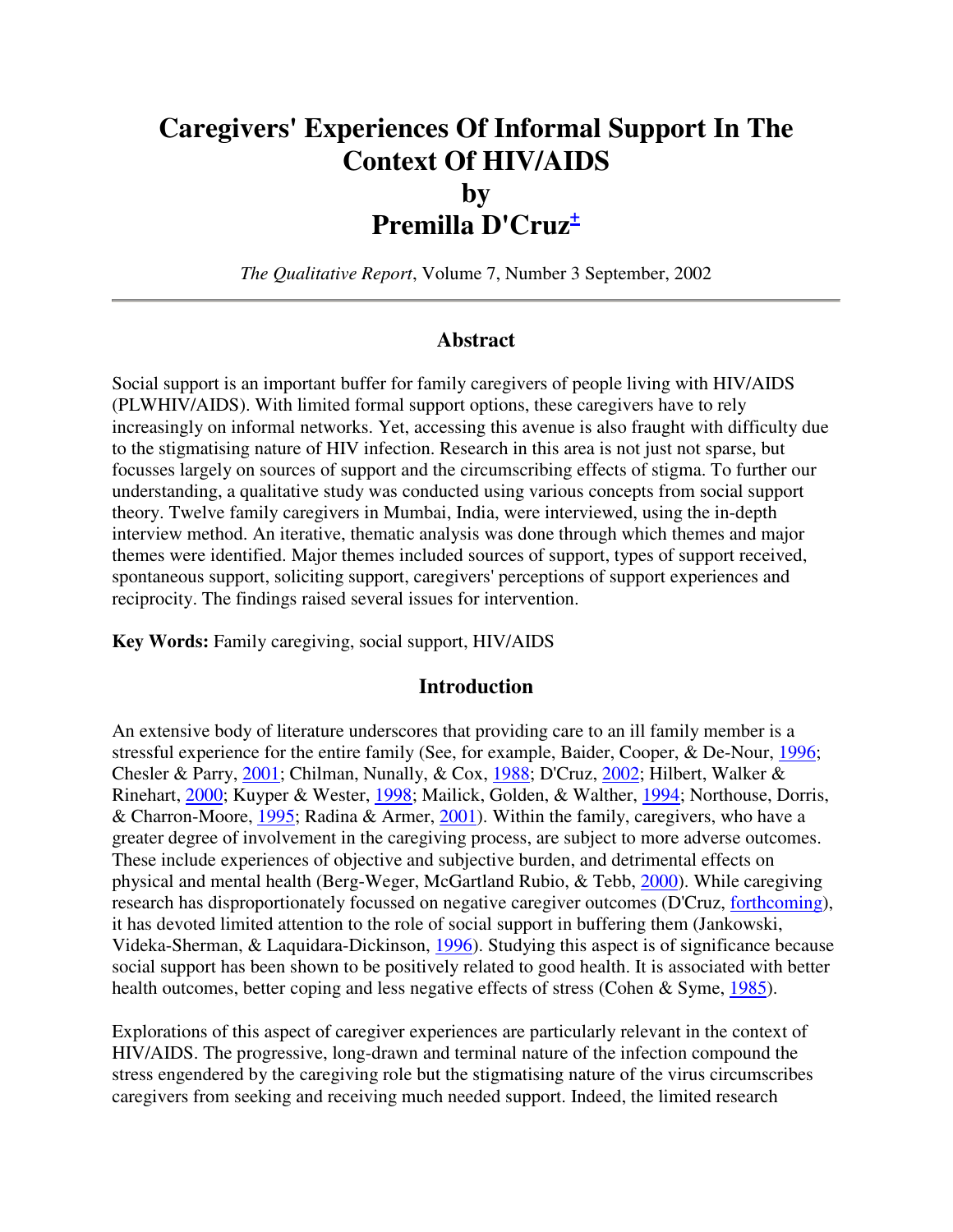available in the West provides evidence of this. For example, Jankowski et al. (1996), in a study of male and female confidants of PLWHIV/AIDS, reported confidants' networks to be constricted in contact and size. Confidants had diminished "weak social ties", namely, those with acquaintances, co-workers and neighbours, and relied primarily on "strong social ties" with family members and close friends. While limiting contacts resulted in fewer questions and lower likelihood of having to divulge the diagnosis, using misrepresentations of the diagnosis such as maintaining a veil of pretense or a diagnostic charade, though an important means of coping, made interaction more stressful and reduced the support available. Confidants reported that having at least one person with whom they could share the truth served as a safety valve for their emotional burdens. Yet, disclosure of diagnosis resulted in outright rejection in several cases. Moreover, where confidants provided care to PLWHIV/AIDS, the ensuing time constraints resulted in less social interaction and hence, less support. In these various circumstances, professionals played an especially important role in providing support.

Poindexter and Linsk's (1998) study of older, female, African-American caregivers pointed out that while respondents experienced reciprocal support from their care receivers as well as support from spiritual sources, external support came largely from relatives. Friends were rarely resorted to, partially due to the experience of discrimination and ostracism following disclosure of the HIV diagnosis, and partially because respondents did not wish to disclose their HIV caregiving to persons outside the family. Though they manifested the need for additional social interaction and support, respondents felt that they could not trust anyone to receive the truth and power of their stories. With their choices for accessing the external support limited, they could not enjoy the stress buffering effects of social support and were losing their community at the most trying and painful times of their lives.

Poindexter and Linsk's other (1999) study of a similar population found that because of the anticipation of HIV related stigma, caregivers of HIV positive individuals did not widely disclose the HIV diagnosis, if at all. Consequently, they neither experienced overt HIV related stigma nor received support that acknowledged their struggles as HIV affected caregivers. The study reported that although church participation and spirituality were important sources of social support for the respondents, they varied in their disclosure patterns to churches. While eleven of those who attended church had disclosed to no one in their churches, two had told only the pastor, and another two had told the pastor and a few church members. There were two others who had gone public in their churches, but their disclosures were received with different responses - one noticed no ramifications, and one was disappointed that none of the church members provided support.

While the aforementioned studies provide valuable insights into caregiver experiences of social support in the context of HIV/AIDS, a closer look at them from the point of view of social support theory highlights their limited foci. That is, these studies examined sources of support, and the circumscribing effects of stigma on support seeking and the consequent loneliness. But social support is a multidimensional concept and its study must necessarily touch upon aspects such as solicited versus spontaneous support, types of support solicited versus those received, positive versus negative support, actual versus perceived support, and reciprocity (See, for example, Boyce, Kay, & Uitti, 1988; Cohen & Syme, 1985; Cooke, Rossmann, McCubbin, & Patterson, 1988; Erickson, 1989; House & Kahn, 1985; Revenson, Schiaffino, Majerovitz, &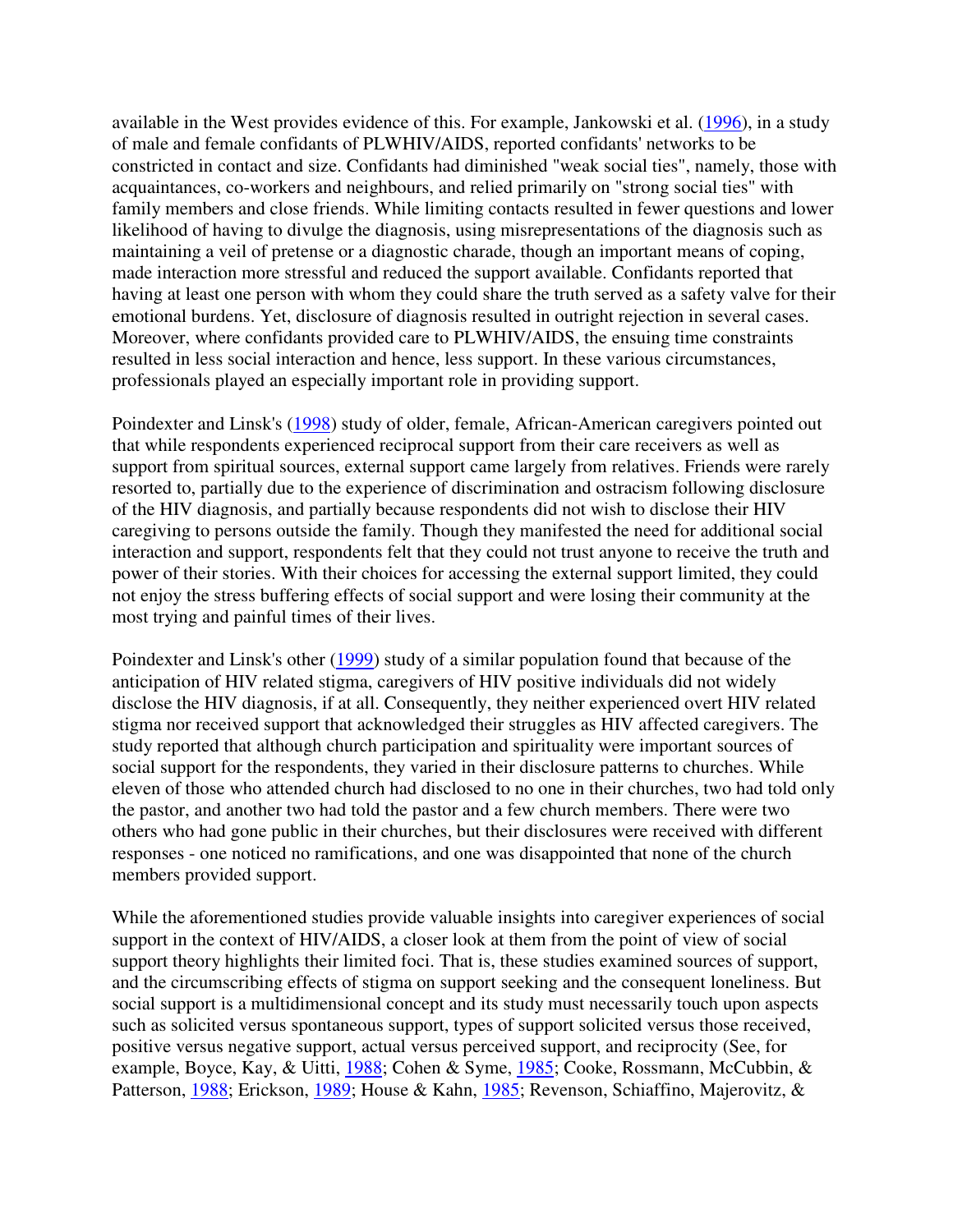Gibofsky, 1991; Sherbourne & Stewart, 1991; Unden & Orth-Gomer, 1989; Williams, 1993). Moreover, in the case of HIV/AIDS, an exploration of the process of accessing support and its relationship with disclosure is also relevant. With these objectives in mind, a study of caregiver experiences with the informal support system in the context of HIV/AIDS, was undertaken in Mumbai, India.

## **Method**

## **Design**

The study adopted the qualitative approach. A phenomenological orientation was incorporated since the objectives were to explore subjective meanings and experiences from the respondents' points of view. In-depth interviews were employed as the method of data collection, and in order to facilitate this process, an interview guide was developed (See appendix). Observations made during the course of the interview were recorded.

## **Sample**

Public, private and voluntary health sector organisations working in the field of HIV/AIDS in the city of Mumbai, India, were contacted for the study. The researcher knew about these organisations either because of her personal contacts with the organisations themselves or with people who knew them; or because she had heard about their work from other professionals or the media. Agreement of these organisations to assist the researcher was on a voluntary basis. Respondents from these organisations were chosen through purposive sampling (Morse, 1991). Caregivers with past or present experience of caring for male and/or female positive people, infected through the sexual and/or parenteral modes, who had moved beyond the asymptomatic stage and who had shared their serostatus with the caregiver were included in the study, regardless of whether the caregiver-care receiver relationship was based on blood or marital ties or whether the familial form was traditional or not (See Macklin, 1987, for a discussion on forms of family). Co-residence of the caregiver and care receiver was not a necessary criterion for participation.

Of the 12 caregivers who participated in the study, 7 (6 women and 1 man) were seropositive caregivers and 5 (2 men and 3 women) were negative. Their ages ranged from 27 to 60 years, and all but 1 caregiver resided with their care receivers. Six positive caregivers and 4 negative caregivers cared for one positive person. Of these, 6 looked after a spouse who had passed away before the study; 2, their sons; 1, a brother; and 1 was an adopted daughter who was deceased at the time of data collection. One male positive caregiver had cared for his positive mother-in-law and positive wife (both of whom had died prior to the interviews) and was currently caring for his positive son, while one negative male caregiver was looking after his positive father and positive brother. Six caregivers belonged to the lower income group (< Rupees/Rs. 2000 per household per month); 3 to the lower middle income group (Rs. 2000 per household per month to Rs. 6000 per household per month); 1 to the middle income group (Rs. 6000 per household per month to Rs.12000 per household per month); and 2 to the upper income group (above Rs. 12000 per household per month) (See table 1 for details).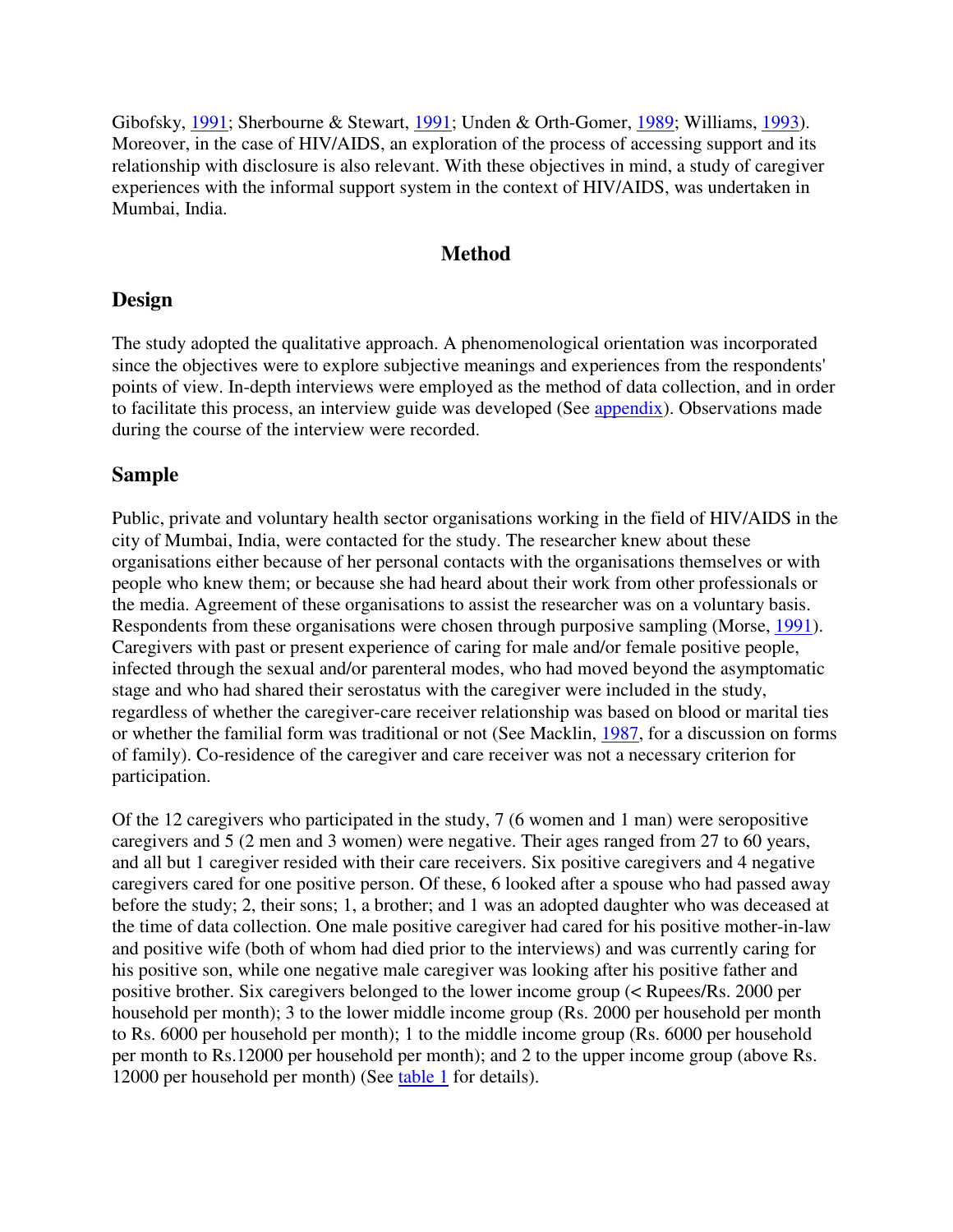|                  | <b>Gender</b> | Age | <b>Serostatus</b> | <b>Class</b>    | <b>Number of</b><br>care<br>receivers | <b>Co-residence</b><br>with<br>care<br>receiver(s) | Relationship<br>with<br>care receiver(s) |
|------------------|---------------|-----|-------------------|-----------------|---------------------------------------|----------------------------------------------------|------------------------------------------|
| $\mathbf{1}$     | Female        | 27  | Positive          | Lower<br>middle | $\mathbf{1}$                          | Yes                                                | Wife                                     |
| $\overline{2}$   | Female        | 36  | Positive          | Lower<br>middle | $\mathbf{1}$                          | Yes                                                | Wife                                     |
| 3                | Female        | 40  | Positive          | Lower           | $\mathbf{1}$                          | Yes                                                | Wife                                     |
| $\overline{4}$   | Female        | 30  | Positive          | Lower           | $\mathbf{1}$                          | Yes                                                | Wife                                     |
| 5                | Female        | 38  | Positive          | Lower           | $\mathbf{1}$                          | Yes                                                | Wife                                     |
| 6                | Female        | 33  | Positive          | Lower           | $\mathbf{1}$                          | Yes                                                | Wife                                     |
| $\boldsymbol{7}$ | Male          | 37  | Positive          | Lower           | 3                                     | Yes                                                | Husband<br>Son-in-law<br>Father          |
| 8                | Female        | 40  | Negative          | Middle          | $\mathbf{1}$                          | Yes                                                | Mother                                   |
| 9                | Female        | 60  | Negative          | Upper           | $\mathbf{1}$                          | Yes                                                | Mother                                   |
| 10               | Female        | 55  | Negative          | Lower           | $\mathbf{1}$                          | Yes                                                | Adopted<br>mother                        |
| 11               | Male          | 36  | Negative          | Upper           | $\overline{2}$                        | Yes                                                | Father<br><b>Brother</b>                 |
| 12               | Male          | 33  | Negative          | Lower<br>middle | $\mathbf{1}$                          | N <sub>o</sub>                                     | <b>Brother</b>                           |

**Table 1: Socio-demographic profile of respondents** 

# **Procedure**

In keeping with ethical considerations in HIV research, the researcher did not approach potential participants directly. Instead, the staff of the organisations from where the sample was being drawn identified respondents who matched the specified criteria and introduced the idea, and explained the purpose of, the research to them. Only after they agreed and were comfortable enough, the researcher was introduced to them. Following rapport building and soliciting their co-operation, respondents signed a consent form, informing them of details of the study and their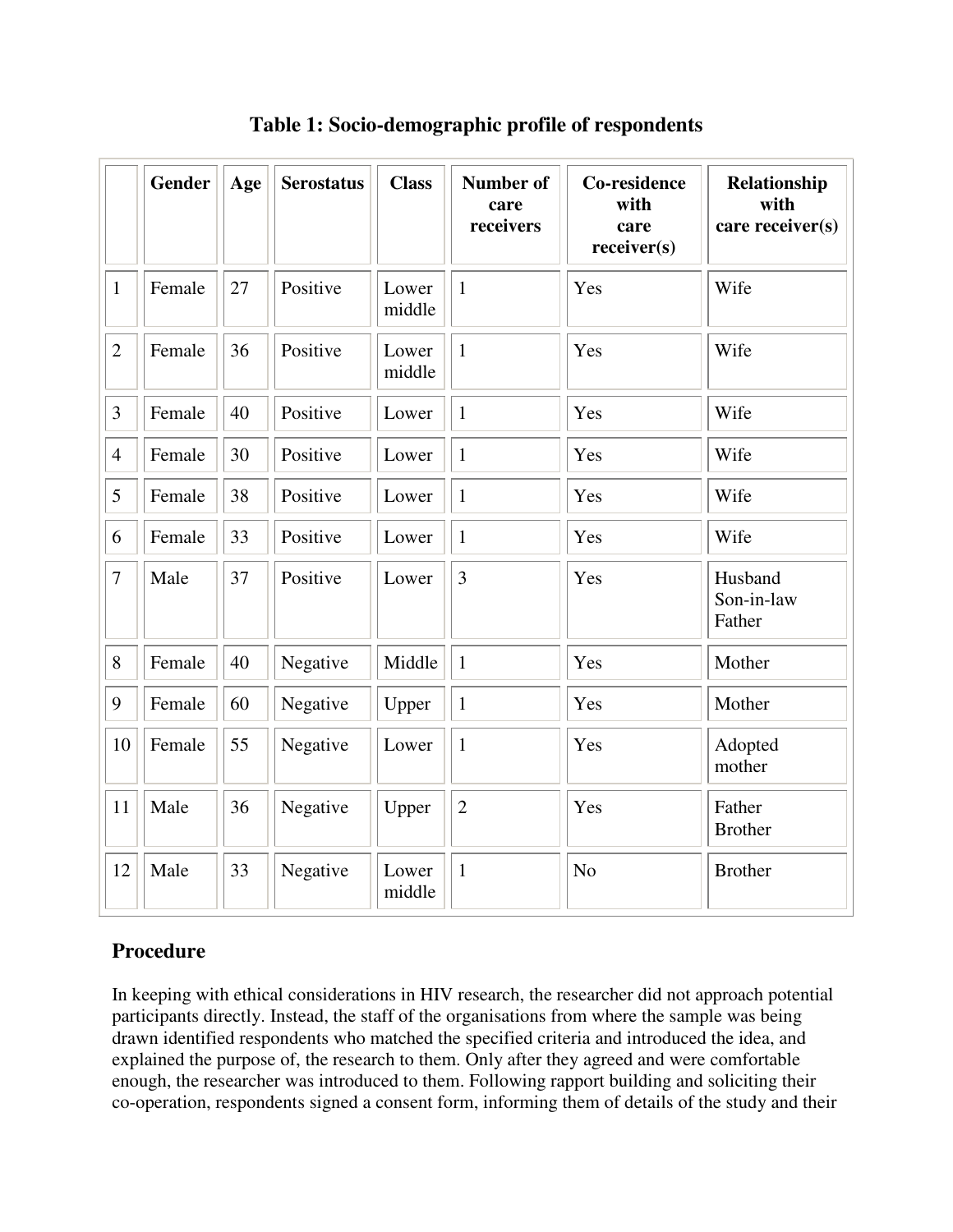rights as participants. These included voluntary and informed participation, freedom to withdraw at any point of time without giving any explanation, and confidentiality. They decided the location of the interview, as also the possibility of tape-recording the interviews. Nine respondents were interviewed in the organisation premises while 3 were interviewed in their homes. Seven respondents consented to tape recording the interviews while for the remaining five, the researcher maintained detailed notes. While interviews were conducted in Hindi, the national language (7 respondents), Marathi, the regional language (3 respondents) and English (2 respondents), all notes were kept in English. Thus, interviews recorded on audio cassettes were translated into English during transcription and those which were kept as field notes were also written in English. There were 3 interview sessions with 1 caregiver, 2 sessions with 6 caregivers and 1 session with 5 caregivers.

Interviews were informant directed in that they started at points which respondents wished to discuss. Nonetheless, they covered the various areas of the interview guide as well as explored issues emerging from the data. Probes and prompts were used judiciously thereby allowing an open-ended interview structure to be maintained.

# **Data analysis**

During the period of data collection, the researcher read the transcripts and field notes carefully and repeatedly, 'immersing' herself in the data (Crabtree & Miller, 1992). Immersion allowed the researcher to identify themes, categories and patterns emerging from the data (Marshall & Rossman, 1999). This process was facilitated through the use of various tools such as charts, matrices, event lists, causal networks and memos (Miles & Huberman, 1994). Linkages, if any, with social support theory were made at this juncture. Miles and Huberman's (1994) tools were then used to examine the linkages between themes, patterns and categories and thereby initiate interpretation (Patton, 1990). Proceeding in this manner, she developed various understandings (such as concepts, causal linkages, processes, and so on) of the phenomena under study. These understandings were used to inform further data collection, through which they were tested and challenged. Based on newer data, they were further developed, thereby feeding back into the analysis (Marshall & Rossman, 1999). Iteration thus formed an integral part of the research process.

When all the data were collected, the researcher immersed herself further in the transcripts and the preliminary findings. Through the use of Miles and Huberman's tools and memoing, she not only identified more patterns, themes and categories in the data and look for interpretations at this level, but also subsumed under major themes, those themes, patterns and categories and their linkages within and across respondents that held together in a meaningful yet distinct way (Guba, 1978). Interpretations based on this level of analysis were made.

Methodological rigour was maintained through prolonged engagement (Lincoln & Guba, 1985), and consensual validation (Eisner, 1991) / peer debriefing (Lincoln & Guba, 1999). Prolonged engagement led the researcher to spend a lot of time in the organisations where the data were collected. This gave her a chance to observe patients accessing services from there and to discuss her observations with the staff. Particular importance was given to rapport building with the respondents - it was opined that making the respondents feel comfortable and establishing their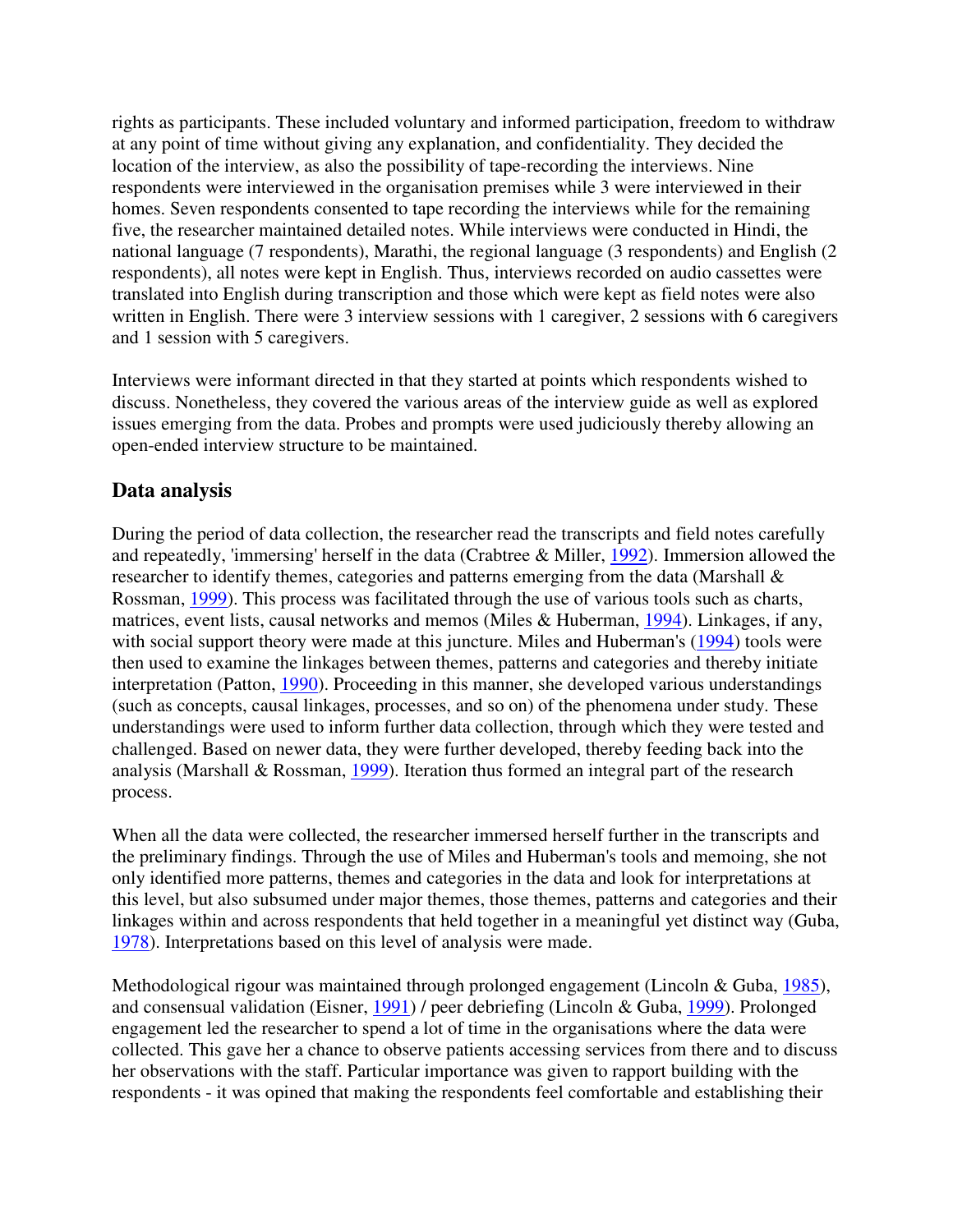trust would play a critical role in helping them to share their stories. During the course of the interview, the researcher used probes and cross-checks to better her understanding of respondents' narratives. Immersion in the data during the process of analysis helped the researcher gain insight into respondent experiences and ensure the rigour of the findings. For peer debriefing and consensual validation, the researcher shared her analysis procedures and outcomes with academicians and practitioners. Academicians working in the areas of HIV/AIDS, family care and qualitative research methods as well as practitioners working in the field of HIV/AIDS care and support reviewed the researcher's methods, interpretations and findings, providing critical evaluations, suggestions and feedback. The incorporation of their inputs strengthened the analysis. This process continued till most, if not all, the academicians and practitioners agreed on the analysis and its outcomes.

It is important to note that social support theory partially guided the formulation of the interview guide so that the researcher could holistically explore all aspects of social support, as subjectively experienced by the respondents. But data collection was in no way limited by theory and the in-depth nature of the interview ensured that the understanding of social support was furthered through respondent narratives. In keeping with the phenomenological tradition, the experiences of the researcher were not allowed to interfere with the inquiry - the researcher suspended her own points of view (Creswell, 1998) allowing respondent perspectives to prevail. During the analysis, respondents' narratives were examined for themes, patterns and categories, and if these related to existing social support theory/concepts, they were used to deepen knowledge of the same. Other findings emerging from the data were used to expand the understanding of social support.

# **Findings**

# **Sources of support**

Caregivers defined the informal support system as close relationships from which they derived social support. As a group, caregivers' informal support network comprised the extended family/relatives and friends, though the composition of individual caregiver support systems varied. A support system comprising only extended family/relatives was described by 5 caregivers, whereas 6 caregivers spoke of extended family/relatives and friends constituting their supporters. Among these, 2 specified that their friends included religious people, and 1 included religious leaders and professional colleagues. One caregiver had only friends as her support network.

# **Types of support received**

Caregiver descriptions of the kind of support received pointed out to seven broad categories. These included emotional support (11), material support (9), financial support (8), medical support (1), informational support (2), network support (3), and physical support in the execution of caregiving tasks (4).

## **Spontaneous support**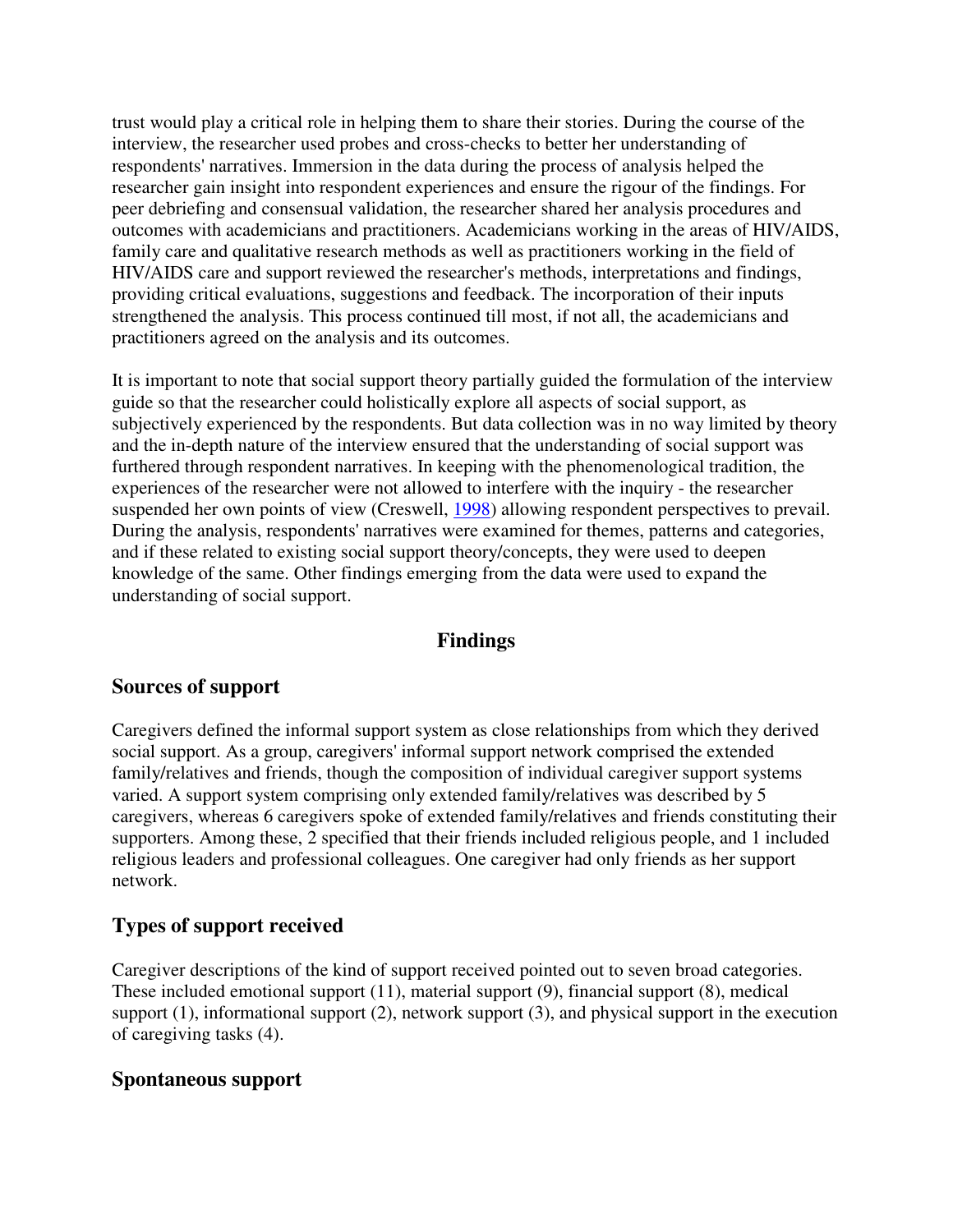Eight respondents reported that all or some of the members of their informal support systems responded to their observable needs.

"I have not told my (natal) family about his (my son's) HIV, nor have I asked them for help. But they know how hard things are for us. They know that he has thalassemia, that he is not keeping well of late. They know that we are not well off, and that now we have lots of tension and problems because of money, his health, and so on. So on their own, they help us."

This was even though in some cases, the support system did not know the care receivers' serostatus. There were a few instances where spontaneous support was given only for a limited period of time, either because the support system was unable to help out for a longer duration or because knowledge of care receivers' serostatus made the support system withdraw.

Respondents perceived the spontaneous support as reassuring, but at the same time, mentioned that since it was based on observation alone, it could not fulfil all their needs.

# **Soliciting support**

Soliciting support involved behavioural and affective dimensions. Behaviourally, caregivers described a process involving a series of complex decisions that they made, contingent on their circumstances, while affectively, numerous competing feelings were reported.

**The behavioural dimension** Accessing support from the informal support system was an easy, taken for granted process prior to the knowledge of the care receiver's seropositive diagnosis. Caregivers would frequently approach their relatives and/or friends for assistance as and when required, being inhibited only by a desire not to trouble others and a feeling of shame to be dependent. Knowledge of the infected family member's HIV diagnosis, however, because of its stigmatising nature, changed their approach.

When support was required after the HIV infected person's serostatus was diagnosed and the support system was not aware of the diagnosis, the decision to solicit support did not come easily. Deep deliberation and careful thinking preceded the decision. Caregivers meticulously weighed the pros and cons of whether they should seek out help. Firstly, they evaluated their need to see if it demanded immediate attention or could be postponed. In other words, they were willing to put off attending to their needs until they became absolutely unavoidable. Once this was resolved, then based on what they actually needed, they considered possible sources of support. Of these, they shortlisted those who were in the best position to help them out and from whom they were comfortable receiving support. The next thing to decide upon was whether support seeking should involve disclosure of the seropositive diagnosis or not. Depending on the need and/or who they were accessing support from, caregivers decided what exactly they should tell and whether they should disclose their care receiver's seropositive status during the process of accessing. More than anything else, the need they were seeking to satisfy dictated the necessity for disclosure. Some needs necessitated the disclosure of the care receiver's HIV status and caregivers had no choice but to comply.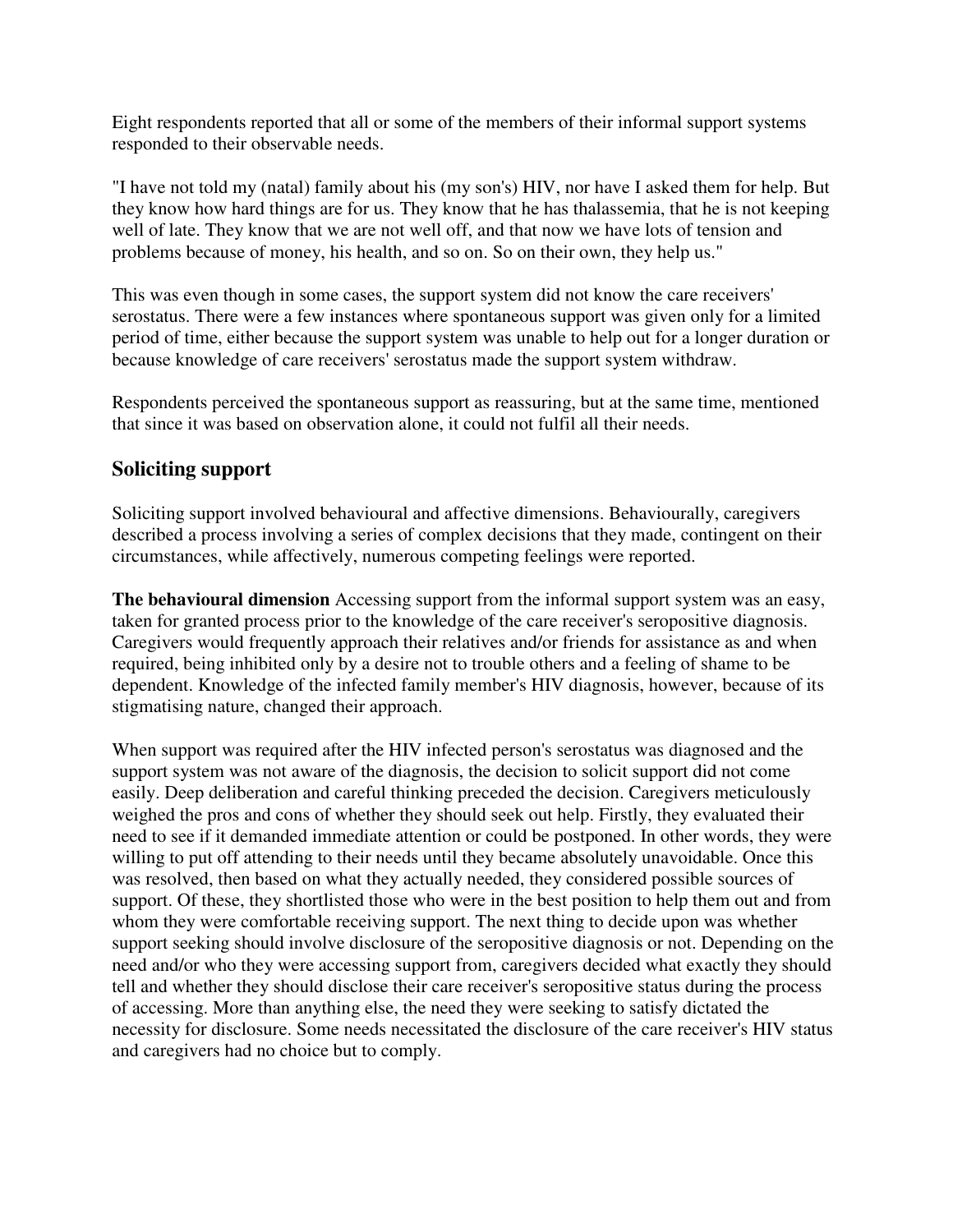"We (my wife and I) were looking for a place where we could keep him (the positive care receiving brother) till his TB (tuberculosis) subsided. We felt that though HIV does not spread, TB does and since our children are small and the house is tiny, if he lives with us, they may get it. But we knew of no such place, so we decided to contact Father. \_\_\_ (a priest known to the family) and Sister \_\_\_\_\_ (a nun known to the family), as they were the only ones who could help us. And since we were looking for something specific, we had to tell them that he had HIV. Even to tell them we felt bad. But what to do? That way they are such great people, we knew that they would never turn against us and they did not. Of course not. That is why we did not mind approaching them, but still we felt bad."

Where the need was not so specific and could be fulfilled by a number of persons, a different process operated. If families could trust the person from whom they were seeking support with the secrecy of the diagnosis and be sure that he/she would help them without being judgmental, soliciting support was accompanied by disclosure, even if it was not needed or asked for and could have been avoided. If, on the other hand, they were not sure how the person would react, they would cover up their need for support with a plausible excuse, refusing to take the risk of being truthful. A process of discerning was thus apparent.

"See, I will approach those who I will benefit from. And I will ask them for help. Now whether I tell them the diagnosis or not, depends. My family will help in looking after, but I will not tell them the diagnosis because they will collapse, they may refuse to care. But I'll tell them such that they will take precautions. With my professional friends, I can rely on them for medical and emotional support, and they will keep it confidential. So I can tell them the diagnosis. With my religious friends, I go for emotional support and I'll tell them it is a deadly illness. That would suffice."

Reluctance to solicit support and fear to disclose the care receiving family member's HIV seropositivity were very clearly seen even in instances where the care receiver was said to be "innocently" infected and was not seen as personally responsible for acquiring the HIV infection. One caregiver, looking after a thalassemic seropositive adolescent who had been parenterally infected through blood transfusions, was hesitant to access support from the support network and did not see disclosure as an option.

"We (my husband and I) have not told anyone, except household members, about his HIV infection. Even our extended family members do not know. People may or may not understand, you never know. And if we tell and by chance, it slips from their mouths to others, then our entire community will come to know, and not everyone will be good and understanding. Even though he has been infected due to a blood transfusion, and everyone knows he is a thalassemic, once they are told he has this AIDS, one never knows how people's minds will work - they may just insist that he has done something wrong and then reject us. So instead of having that tension, it is better to keep it to ourselves and manage on our own. Of course, I feel it - the loneliness and pain are so acute, it would be a relief to share them. But the risk always remains, so we feel it is better to stay silent. What I tell you so easily and in the process, experience so much relief, I cannot tell anyone."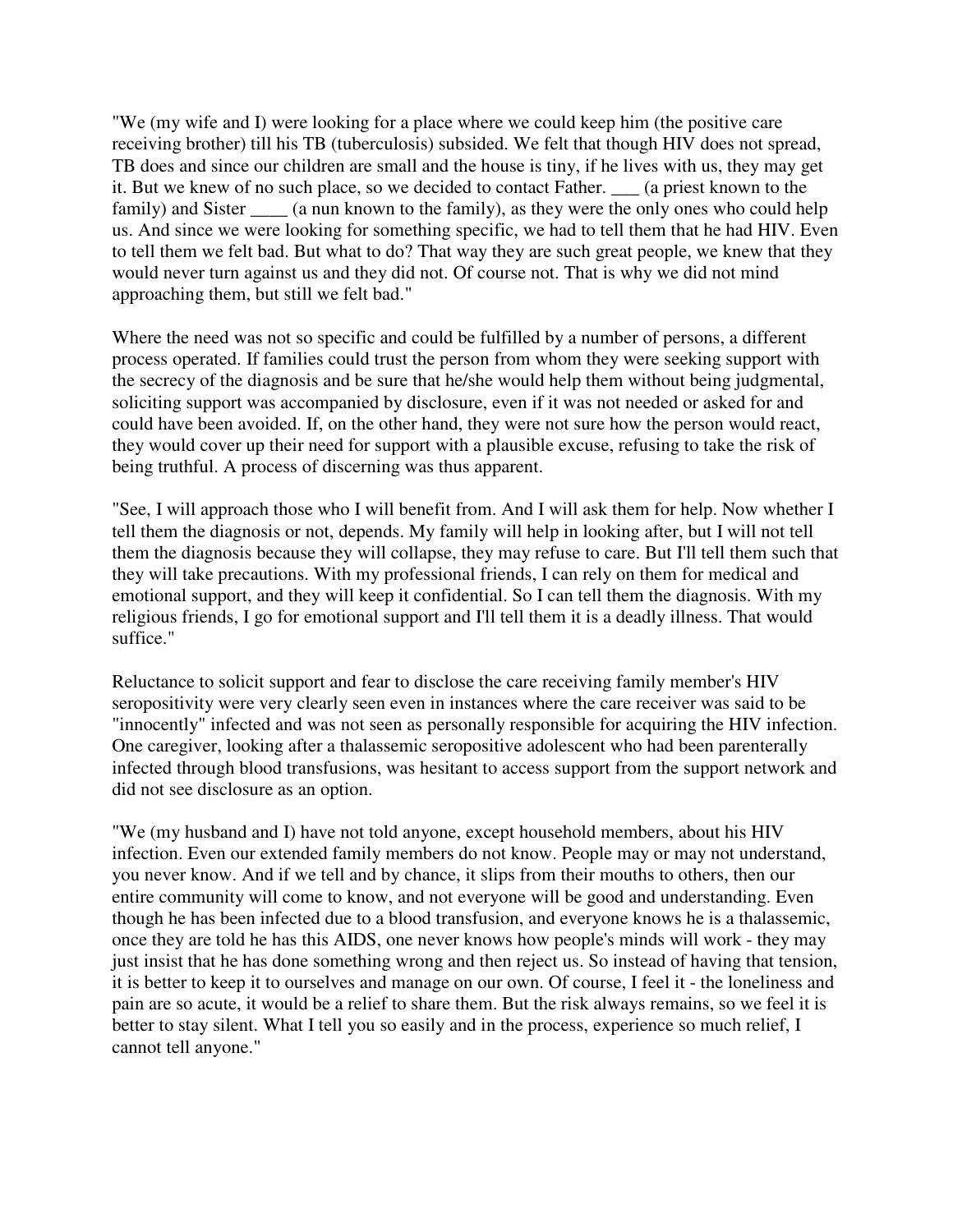Another caregiver, a doctor whose HIV positive father had been infected through infected intravenous (IV) equipment, decided that soliciting support and disclosure of his father's serostatus would be only with his medical friends whom he was sure would understand and could be counted upon to support and maintain confidentiality.

**The affective dimension** Caregivers reported that soliciting support was accompanied by a plethora of feelings. Besides feeling bad that they were in a position of dependency where they needed support and could not manage on their own, they approached their support system with both the hope of things improving and with the fear of being rejected, and if there was disclosure of the care receiver's HIV status, then the fear of the information being spread, and of inviting stigma and isolation. There was also a feeling of helplessness and lack of choice that led one to seek out the support in the first place. Shame, humility and hope thus coexisted.

The emotional turmoil that accompanied the decision to, and the process of, accessing support got exacerbated when these requests were met with refusal. Caregivers received these negative responses with great disappointment and a sense of rejection, compounding their feeling of isolation.

"I went to the village with such hope. I felt that his (my husband's) brothers (who were there) would do something for us. Here (in the city), there was no one to help and I had to see to him, the children and the house. So we felt it was better to go there to them. But they did not help. They said, 'We have no money, we have our own families, so we cannot help you.' But I did not need money. Basically, it was because of AIDS that they did not wish to come near. So they did not help. My brothers saw to us. I felt very, very bad, but if they did not wish to help, but what can be done?"

Such feelings were true even in cases where the refusal came from only a part of the support network, while the rest continued to support. Moreover, the intensity of the feelings multiplied when soliciting support involved disclosure of the care receiving family member's HIV positive status, and the support system, in addition to refusing to help, spread the serostatus within the social network. The caregiver not only had to cope with less support than desired, but also with the negative reactions of the social network.

"His (my husband's) brothers refused to help. But as if that was not bad enough, they told everyone. So people would not come near. They told the doctors, so they refused to treat. They would not touch or examine him. I felt totally alone and helpless. At least my brothers stood by me."

Yet, the decision not to access support and/or to maintain the secrecy of the care receiver's serostatus from the informal support system precipitated acute loneliness in caregivers. This feeling of loneliness coexisted with the receipt of spontaneous support, because such support could address only their observable needs, leaving the rest unfulfilled.

Overall, all caregivers reported receiving some support, either spontaneous and/or solicited, from at least a part of their support system, for at least some period of time.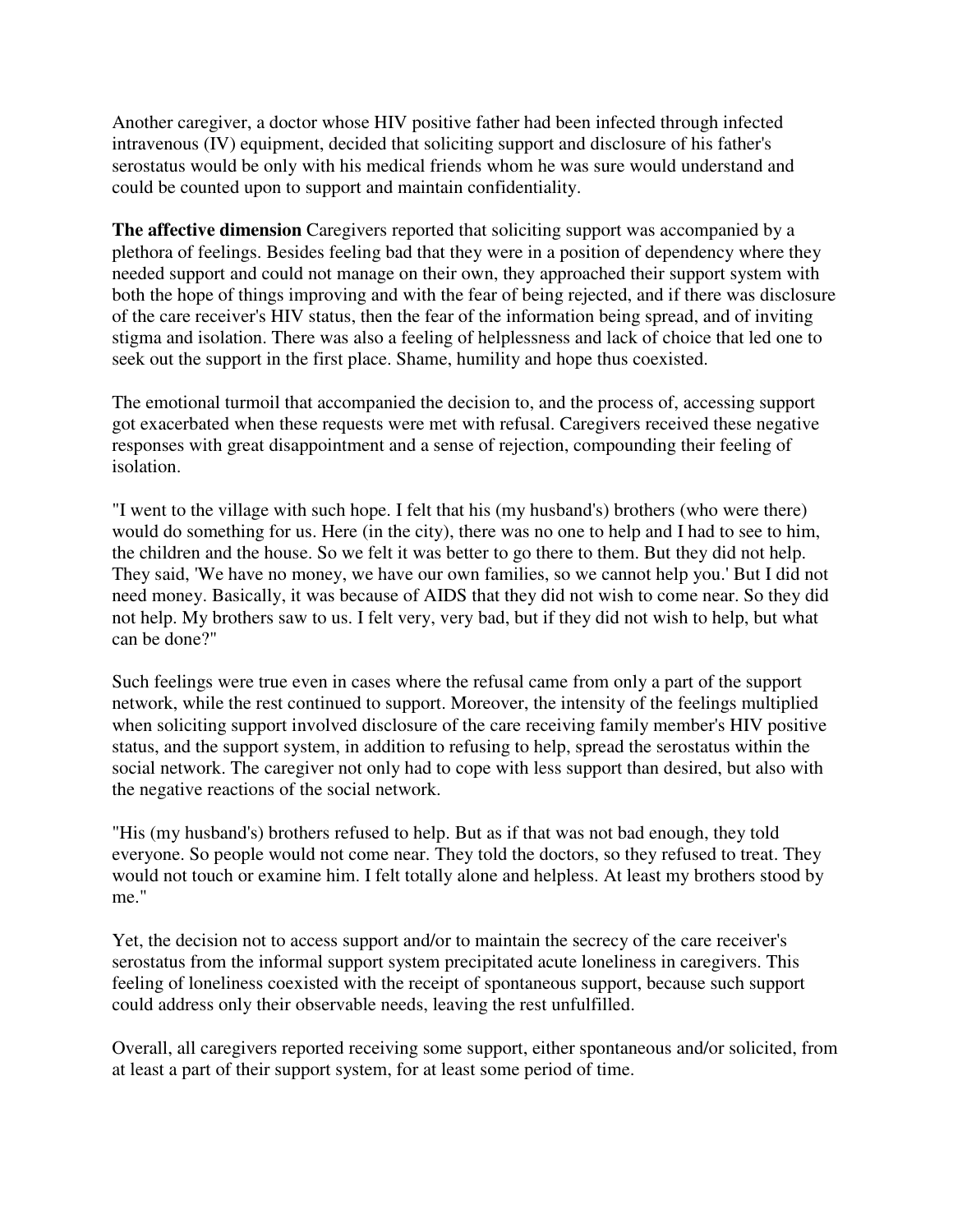" I told my (natal) family that we had AIDS. They understood what it meant but still, they behaved with us as before and they helped us out as before. If they saw that we needed help, they would at once respond. Or if I asked them, they never refused."

# **Caregiver perceptions of support experiences**

Caregiver perceptions of their experiences with their informal support networks varied along a continuum of satisfaction-dissatisfaction, and were based on three factors, namely, the content of support, the extent to which their needs were met and their perceptions of the availability of support.

The content of support referred to the presence of positive and negative components. Fulfillment of needs moved through various degrees, from complete fulfillment to no fulfillment at all. The perception of the availability of support was linked to the willingness and ability (in terms of time, resources, geographical proximity/distance, and so on) of the support system to support.

At one extreme were 2 highly satisfied caregivers receiving positive support that fulfilled many of their needs and was perceived as easily available.

"With her (my sister) by my side, I needed no one else. She went out of her way to help, and never once a mean or hurtful word...no reproach or taunts...Her behaviour was such that I knew that she was there, I only had to ask for what I wanted, and she would never hesitate or hold back. It was like...guaranteed."

At the other end of the continuum were 2 caregivers who were deeply dissatisfied. Though their support networks were geographically proximate and capable of helping, their reluctance to do so led caregivers to feel that support was only somewhat available. Support system reluctance arose from their anger towards the HIV infected individuals for their lifestyles and for inviting problems into the family, and from their negative perceptions of HIV infection and not from a lack of resources. Moreover, since support often was inadequate and inappropriate, it failed to meet the needs of caregivers and left a feeling of dissatisfaction. One elderly mother looking after a seropositive son in a joint household where her other son and his wife controlled family resources stated:

"She (my other son's wife) is so angry with him (my seropositive son) for getting this AIDS that, though they (my other son and his wife) have enough money, she just refuses to give me anything much to spend for him. Instead, when I ask, she keeps grumbling that they have to do...and gives me the bare minimum. It becomes really difficult for me to look after him with this kind of an attitude but what to do?"

Between these two extremes lay two sets of caregivers. In one group were caregivers in receipt of only positive support that fulfilled many of their needs and was seen as somewhat available. A satisfied feeling was apparent.

"Sister (a nun) and Father (a priest) have done alot for us (my family and my positive brother) - whenever we need something, whatever they can do, they do. And they never make us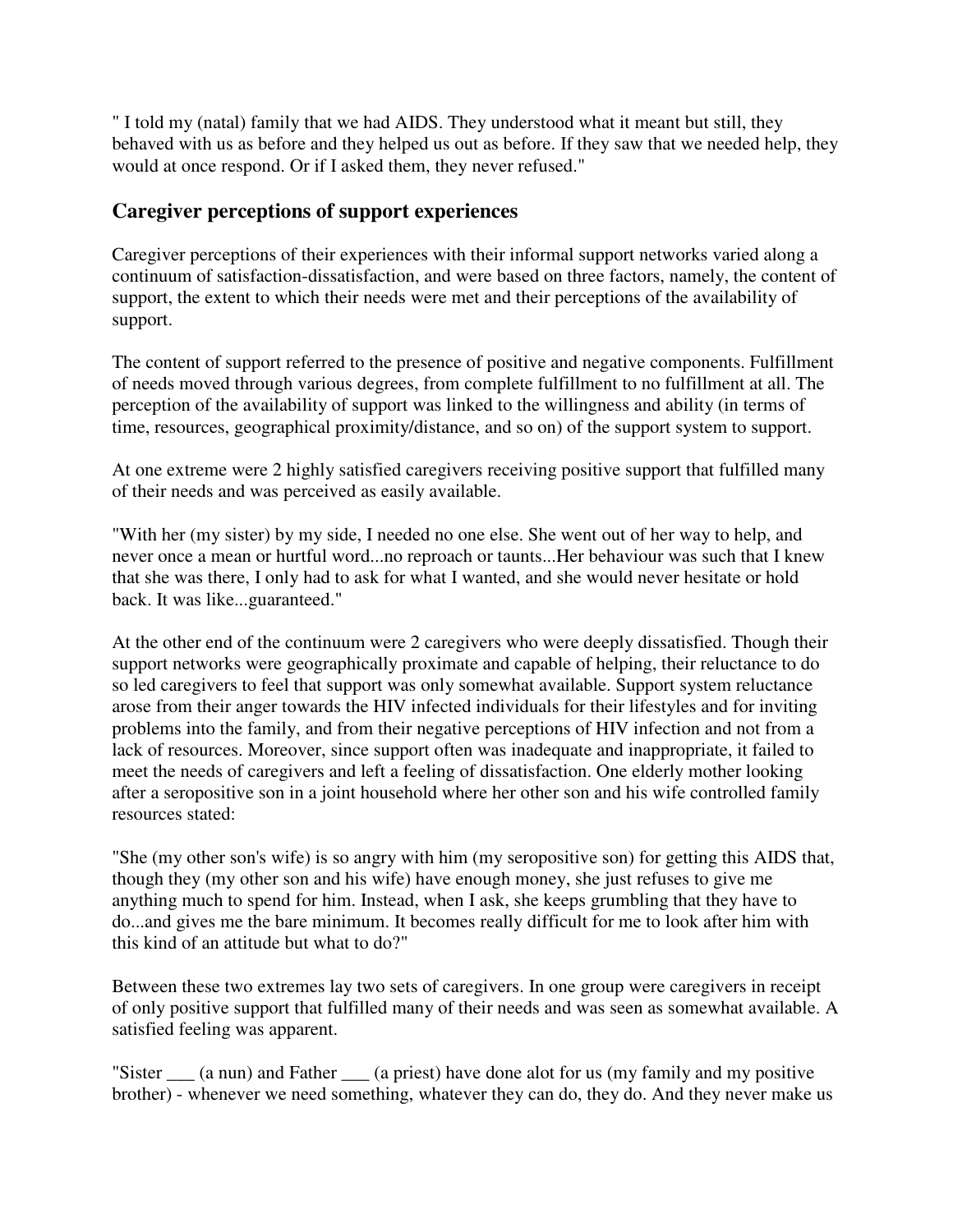feel bad about it, they never point out that they are doing so much for us. But finally, how much can one expect - they have to help others too, so we ask only when there is no other alternative."

In the other group, four caregivers expressed mixed feelings where both satisfaction and dissatisfaction coexisted. In one case, the caregiver was receiving positive support from one part of her support system, which was perceived as somewhat available and as meeting some of her needs. She was happy with this. But the other part of the support system refused to support her and evoked dissatisfaction in her.

In another instance, a female seropositive caregiver who had looked after her seropositive husband had received high levels of positive support from her natal family. She knew that despite their limited resources, if ever she needed anything, she only had to ask them and they would do their best for her. The support that she received helped her satisfy many of her needs. Yet she felt that her natal family should have done more for her. Thus, though she praised all that they had done for her and acknowledged their constraints, dissatisfaction was also concomitant.

" My people (natal family) supported us a lot when he (seropositive husband) was alive - they used to come, inquire if I needed anything, or I would phone and tell them...money, food, coming to the hospital, looking after \_\_\_ (child), everything...so much they have done...even when he died, my people saw to everything. They have their own families, their own homes and jobs, and we are not well off people, but still, they always accommodated my needs. Yet, I feel that they should have been with me more - I used to be by myself in the hospital, they would come for a few hours only. When he was admitted near by, I had to go to their place to pick up the food and all, for every meal. I feel that they should have come with it. But how I can tell them - they should understand on their own, right? After all, they could see that I was all by myself...I am ill too - so they should come over here more often. If people are really around one, one feels much better...And how can I keep asking them? I feel that they know my condition, so they should do on their own. If I ask, they will surely do. But why should I ask?...naturally I feel so alone."

This woman also reported anger over the indifference of her in-laws.

"And those people (in-laws) even after knowing that he (husband) was so ill, didn't ask a single word. Once they knew he had this illness, they hardly came and never, ever bothered. Their own son...but they did not care at all. Everything was left to me. Don't even speak to me about them they fill me with such fury."

# **Reciprocity**

Negative feelings associated with being in a position of dependency led caregivers' need, and ability, to reciprocate taking on greater significance, in an attempt to compensate for their predicament. Yet given their meagre economic resources and role overload, most caregivers (8) could reciprocate only emotionally.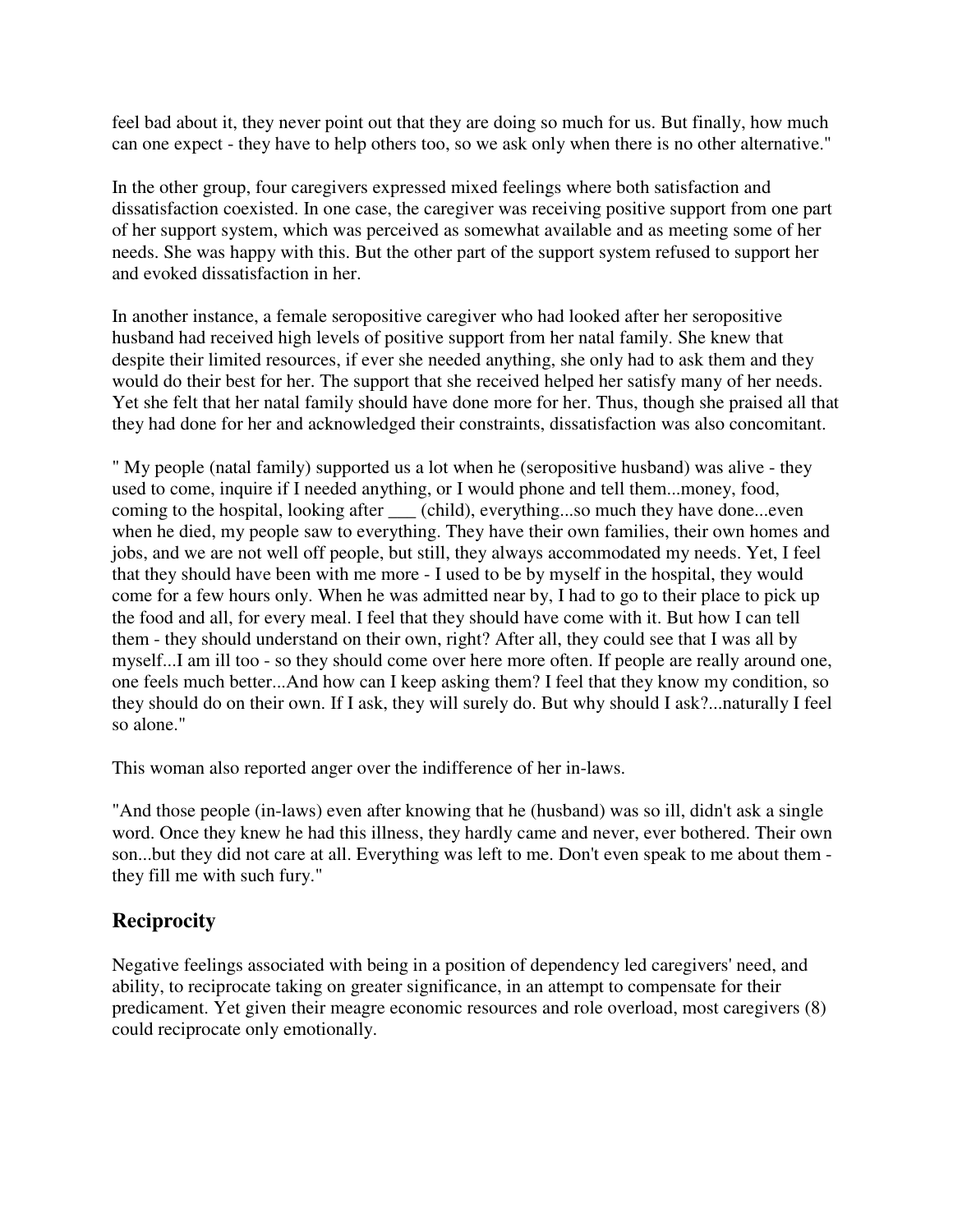"I want to give her (my sister) back something in return, for all that she has done for me. After all, how much can one keep taking from others - it is not a nice feeling - one should give also. But I have nothing so all I can do is show her my concern and affection."

Reciprocating in tangible terms, either through role performance or provision of economic resources, was possible only for four caregivers.

"My (natal) family has helped me out alot, given us so much. When he (my husband) was ill, and before that also. But we were never able to repay them, because we had absolutely nothing. Now at least (after his death), with his provident fund/PF and my earnings, I have paid off the debts and I can think of giving them something. In fact, I definitely will, because they have done so much, and I feel so ashamed that we used to keep taking, taking, asking, asking, without giving back."

Nonetheless, being able to give back even a little bit, in whatever form, restored some sense of dignity in caregivers.

"Even though I can give her (my sister) only my concern and affection, it makes a difference. At least, I am giving something back, and not only taking. So I feel good about it. By showing her my concern and appreciation, I ease her strain. She also feels that I am thinking of her, and not just selfishly taking from her all the time."

## **Implications**

In this age of structural adjustment, decreased social welfare and reductions in health sector allocations, community care has become the watchword for secondary and tertiary health care interventions (Duggal, 1998). But community care is a mere euphemism for family care (McCann & Wadsworth, 1992). In HIV/AIDS, these policies are promoted by the adoption of the continuum of care model as the globally recognised and recommended ideal form of intervention to deal with the infection (See Global Programme on AIDS/GPA, 1995). The result is that family caregivers have to bear the bulk of the responsibility for the care and support needs of their sick members, experiencing considerable burden and adverse health effects in the process (See D'Cruz, 1998, 2000). That caregivers need support to cope with the demands and outcomes of their role requires no reiteration. But contemporary policies have left very limited options from formal sources and have augmented the roles and responsibilities of the informal support system. Unfortunately, the study of caregiver support in relation to informal networks has remained a largely unexplored area. To this end, the present study has extended our understanding in the context of HIV/AIDS.

The findings have implications for intervention. Firstly, they underscore the necessity for the development of various caregiver services. These include counselling services, the provision of material and financial assistance, support groups and respite care services. In the case of an infection like HIV/AIDS, such services assume significance because the stigmatising nature of the infection limits support seeking from informal sources and consequently, caregivers are left to fend for themselves. At the same time, the extent to which these needs would be taken cognisance of and responded to remains questionable in the light of structural adjustment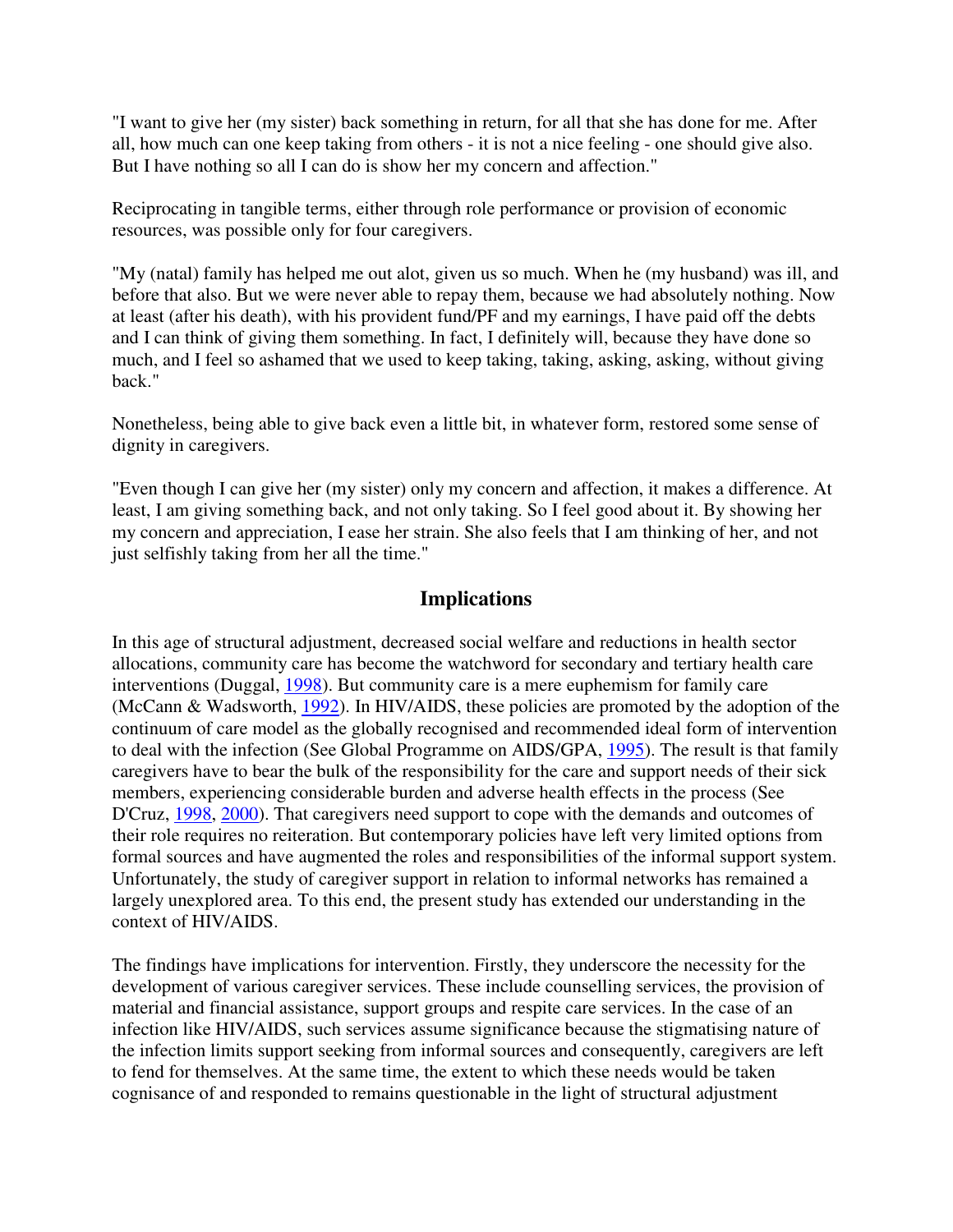policies, cutbacks in health sector expenditure and reduced social welfare. Nonetheless, their relevance should not be overlooked.

Secondly, the findings of this study suggest the importance for members of the informal support system to be educated about and sensitised to HIV/AIDS. Such endeavours could incorporate a two-pronged strategy. They could provide knowledge about the infection, thereby dispelling myths and misconceptions; and also descriptions of its demands and impact, thereby bringing home the predicament of the caregiver. With this information, members of support systems would be less likely to withdraw from the caregiver and to provide negative support, but instead would be more likely to rally around him or her.

Finally, the study points out to the urgency with which public awareness about HIV/AIDS should be created. Building up awareness would have two advantages. Firstly, the community would be sensitised to the experiences of caregivers and instead of discriminating against them, they would reach out to them. Inappropriate support would also be eliminated. Secondly, caregivers, being reassured of an understanding response, would come forward and seek support.

#### **References**

 Baider, L., Cooper, C. L., & De-Nour, A. K. (1996). *Cancer and the family*. Chichester: John Wiley.

 Berg-Weger, M., McGartland Rubio, D., & Tebb, S. S. (2000). Depression as a mediator: Viewing caregiver well-being and strain in a different light. *Families in Society, 8*, 162- 173.

 Boyce, W. T., Kay, M., & Uitti, C. (1988). The taxonomy of social support: An ethnographic analysis among adolescent mothers. *Social Science and Medicine, 26*, 1079-1085.

 Chesler, M. A., & Parry, C. (2001). Gender roles and/or styles in crisis: An integrative analysis of the experiences of fathers of children with cancer. *Qualitative Health Research, 11*, 363-384.

 Chilman, C. S., Nunally, E. W., & Cox, F. M. (1988). *Chronic illness and disability*. Newbury Park, CA: Sage.

Cohen, S., & Syme, S. K. (1985). *Social support and health*. Orlando: Academic Press.

 Cooke, B. D., Rossmann, M. M., McCubbin, H. I., & Patterson, J. M. (1988). Examining the definition and assessment of social support: A resource of individuals and families. *Family Relations, 37*, 211-216.

 Crabtree, B. F., & Miller, W. L. (1992). *Doing qualitative research: Multiple strategies*. Newbury Park, CA: Sage.

 Creswell, J. W. (1998). *Qualitative inquiry and research design: Choosing among five traditions*. Thousand Oaks, CA: Sage.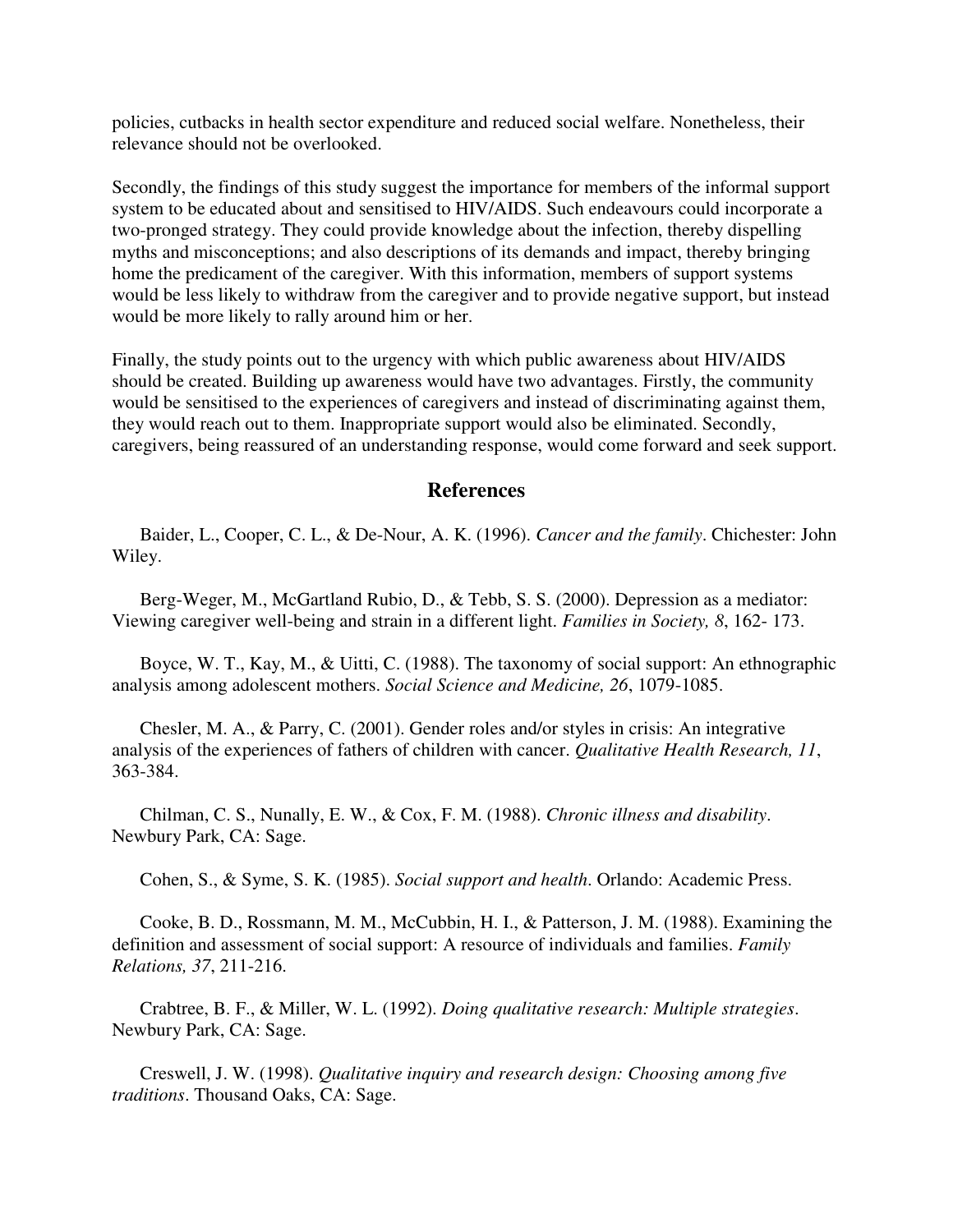D'Cruz, P. (1998). *The family context of a terminal illness: The case of HIV/AIDS*. Unpublished M.Phil. dissertation. Mumbai: Tata Institute of Social Sciences (TISS).

 D'Cruz, P. (2000). *Family care in HIV/AIDS and its interface with support systems*. Unpublished doctoral dissertation. Mumbai: Tata Institute of Social Sciences (TISS).

 D'Cruz, P. (2002). Engulfing darkness: The impact of HIVAIDS on the family. *Families in Society, 83*, 416-430.

 D'Cruz, P. (forthcoming). Family caregiving revisited. *Radical Journal of Health (New Series)*.

 Duggal R. (1998). Health care as human right. *Radical Journal of Health (New Series), 3*, 141-142.

Eisner, E.W. (1991). *The enlightened eye*. New York: Macmillan.

 Erickson, C.A. (1989). Negative perceptions of social support: Satisfaction with support from family versus friends. *Family Perspective, 23*, 85-97.

 Global Programme on AIDS/GPA. (1995). *1992-93 Progress report: Global programme on AIDS*. Geneva: World Health Organisation (WHO).

 Guba, E. (1978). *Toward a methodology of naturalistic inquiry in educational evaluation*. Los Angeles: University of California, Los Angeles (UCLA), Centre for the Study of Evaluation.

 Hilbert, G. A., Walker, M. B., & Rinehart, J. (2000). In the long haul: Responses of parents caring for children with Sturge-Weber syndrome. *Journal of Family Nursing, 6*, 157-179.

 House, J. S., & Kahn, R. L. (1985). Measures and concept of social support. In S. Cohen & S. L. Syme (Eds.), *Social support and health* (pp. 83-108). San Diego, CA: Academic Press.

 Jankowski, S., Videka-Sherman, L., & Laquidara-Dickinson, K. (1996). Social support networks of confidants to people with AIDS. *Social Work, 41*, 206-213.

 Kuyper, M. B., & Wester, F. (1998). In the shadow: The impact of chronic illness on the patient's partner. *Qualitative Health Research, 8*, 237-253.

Lincoln, Y., & Guba, E. (1985). *Naturalistic inquiry*. Newbury Park, CA: Sage.

 Lincoln, Y., & Guba, E. (1999). Establishing trustworthiness. In A. Bryman & R.G. Burgess (Eds.), *Qualitative research* (Vol. 3) (pp. 397-444). Thousand Oaks, CA: Sage.

 Macklin, E. (1987). Non-traditional family forms. In M. B. Sussman & S. K. Steinmetz (Eds.), *Handbook of marriage and the family* (pp. 317-353). New York: Plenum.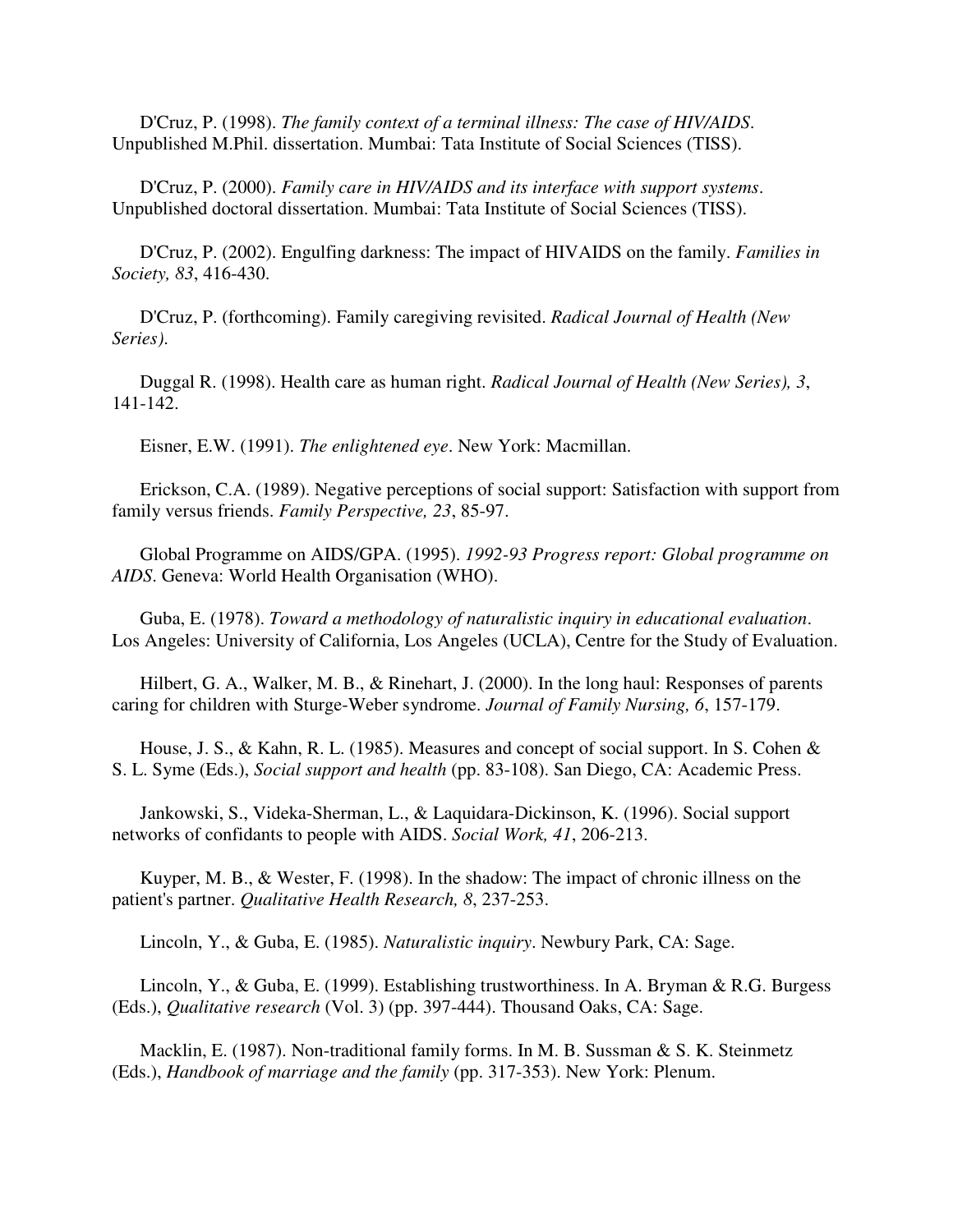Mailick, M. D., Holden, G., & Walther, V. N. (1994). Coping with childhood asthma. *Health and Social Work, 19*, 103-111.

 Marshall, C., & Rossman, G. B. (1999). *Designing qualitative research*. Thousand Oaks, CA: Sage.

 McCann, K., & Wadsworth, E. (1992). The role of informal carers in supporting gay men who have HIV-related illness: What do they do and what are their needs? *AIDS Care, 4*, 25-34.

 Miles, M. S., & Huberman, A. M. (1994). *Qualitative data analysis: A sourcebook of new methods*. Thousand Oaks, CA: Sage.

 Morse, J. M. (1991). Strategies for sampling. In J. M. Morse (Ed.), *Qualitative nursing research* (pp. 127-145). Thousand Oaks, CA: Sage.

 Northouse, L. L., Dorris, G., Charron-Moore, C. (1995). Factors affecting couples' adjustment to recurrent breast cancer. *Social Science and Medicine, 41*, 69-76.

 Patton, M. Q. (1990). *Qualitative evaluation and research methods*. Newbury Park, CA: Sage.

 Poindexter, C. C., & Linsk, N. L. (1998). Sources of support in a sample of HIV-affected older minority caregivers. *Families in Society, 79*, 491-503.

 Poindexter, C.C., & Linsk, N.L. (1999). HIV-related stigma in a sample of HIV-affected older female African-American caregivers. *Social Work, 44*, 46-61.

 Radina, M. E., & Armer, J. M. (2001). Post-breast cancer lymphedema and the family. *Journal of Family Nursing, 7*, 281-299.

 Revenson, T. A., Schiaffino, K. M., Majerovitz, S. D., & Gibofsky, A. (1991). Social support as a double-edged sword: The relation of positive and problematic support to depression among rheumatoid arthritis patients. *Social Science and Medicine, 33*, 807-813.

 Sherbourne, C. D., & Stewart, A. L. (1991). The MOS (medical outcomes study) social support survey. *Social Science and Medicine, 32*, 750-714.

 Unden, A. L., & Orth-Gomer, K. (1989). Development of a social support instrument for use in population surveys. *Social Science and Medicine, 29*, 1387-1392.

 Williams, H. A. (1993). A comparison of social support and social networks of black parents and white parents with chronically ill children. *Social Science and Medicine, 37*, 1509-1520.

# **Appendix**

## **Interview Guide**